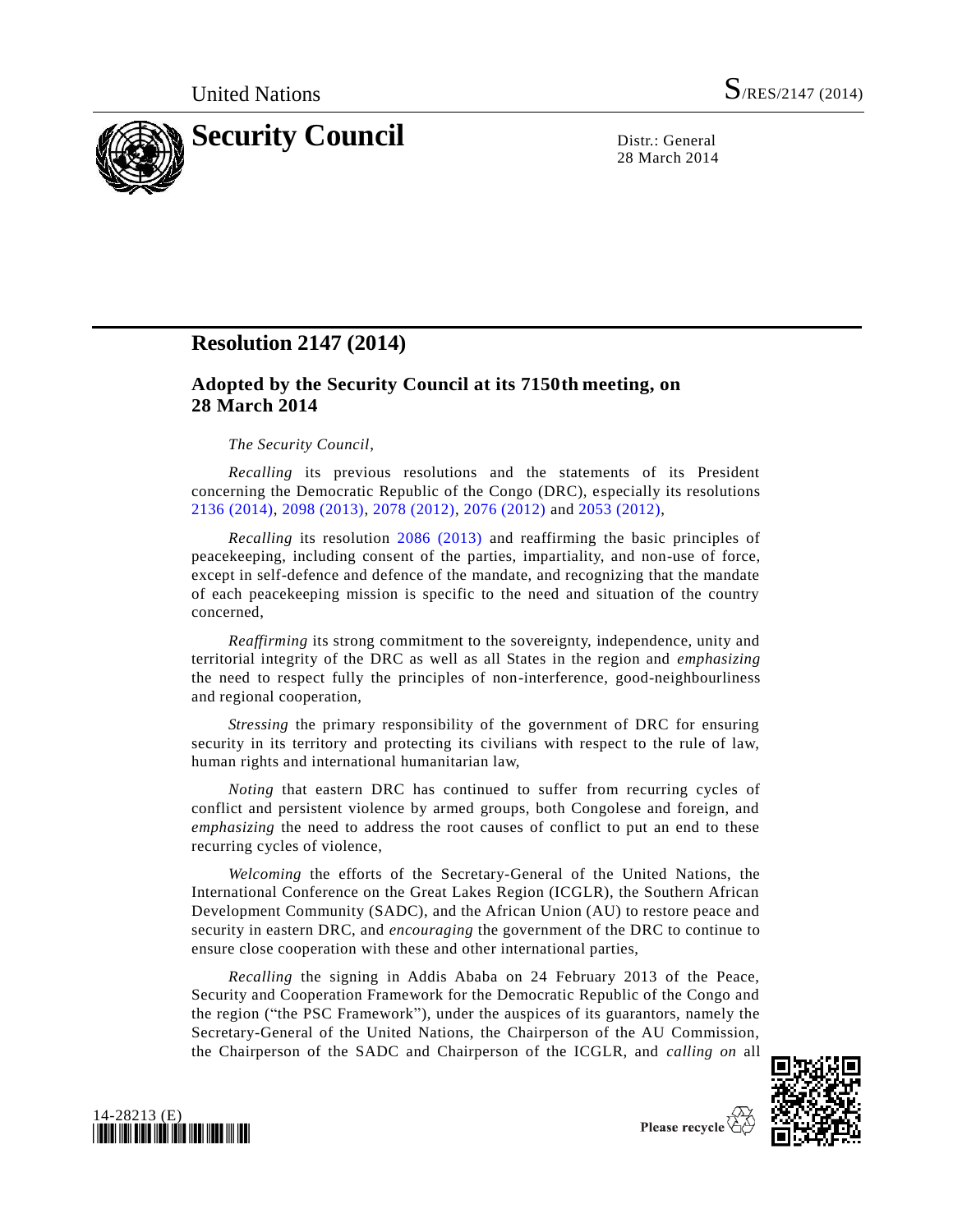parties to continue to implement promptly, fully and in good faith their respective commitments,

*Welcoming* the Regional Oversight Mechanism's calling for a broader political dialogue in its January 2014 communique, and the initial dialogue between key signatories states initiated by Angola in its role as Chair of the ICGLR, *encouraging* the continuation of such dialogue under the auspices of the PSC Framework to resolve the root causes of conflict in the DRC and the Great Lakes region, and *welcoming* the continued engagement of the Special Envoy of the Secretary-General for the Great Lakes region,

*Reaffirming* its strongest support to the Special Representative of the Secretary-General (SRSG) and the United Nations Organization Stabilization Mission in the DRC (MONUSCO) in the implementation of their mandate, and *strongly encouraging* the continuation of their efforts,

*Reiterating* its deep concern regarding the security and humanitarian crisis in eastern DRC due to ongoing destabilizing activities of foreign and domestic armed groups, and *stressing* the importance of neutralizing all armed groups, including the Democratic Forces for the Liberation of Rwanda (FDLR), the Allied Democratic Forces (ADF), the Lord's Resistance Army (LRA), the Bakata-Katanga and various Mayi Mayi groups,

*Welcoming* the end of the rebellion by the 23 March Movement (M23) and the signing in Nairobi by the M23, the Government of DRC, the SADC and the ICGLR of the documents concluding the Kampala Dialogue facilitated by Uganda as chair of the ICGLR, *stressing* the importance of ensuring that all provisions of the signed documents are implemented swiftly and in good faith and, in this regard, that the M23 does not regroup and resume military activities, in line with the Nairobi declarations and relevant Security Council resolutions,

*Expressing* deep concern regarding the sustained regional threat posed by the FDLR, a group under UN sanctions whose leaders and members include perpetrators of the 1994 genocide against the Tutsi in Rwanda, during which Hutu and others who opposed the genocide were also killed, and have continued to promote and commit ethnically-based and other killings in Rwanda and the DRC, and *stressing* the importance of permanently addressing this threat,

*Expressing concern* that the FDLR, as well as other armed groups, continue to have freedom of movement in the DRC, *noting with deep concern* reports indicating FARDC collaboration with the FDLR at a local level and *welcoming* in this regard the plans by the FARDC, supported by MONUSCO, to neutralize the FDLR, and *stressing* the need to put such plans into sustained action,

*Recalling* the Security Council's Presidential Statements on the Central African Region and the LRA, including [S/PRST/2013/18](http://undocs.org/S/PRST/2013/18) and [S/PRST/2013/6,](http://undocs.org/S/PRST/2013/6) *commending* the important ongoing efforts being undertaken by MONUSCO in the fight against the LRA, *encouraging* further efforts of the AU-Regional task force, and *urging* greater cooperation and information-sharing between relevant UN bodies, the AU-Regional Task Force regional forces and non-governmental organisations in tackling the threat of the LRA,

*Expressing deep concern* regarding the increasing number of internally displaced persons in the DRC, now reaching more than 2.9 million, and the over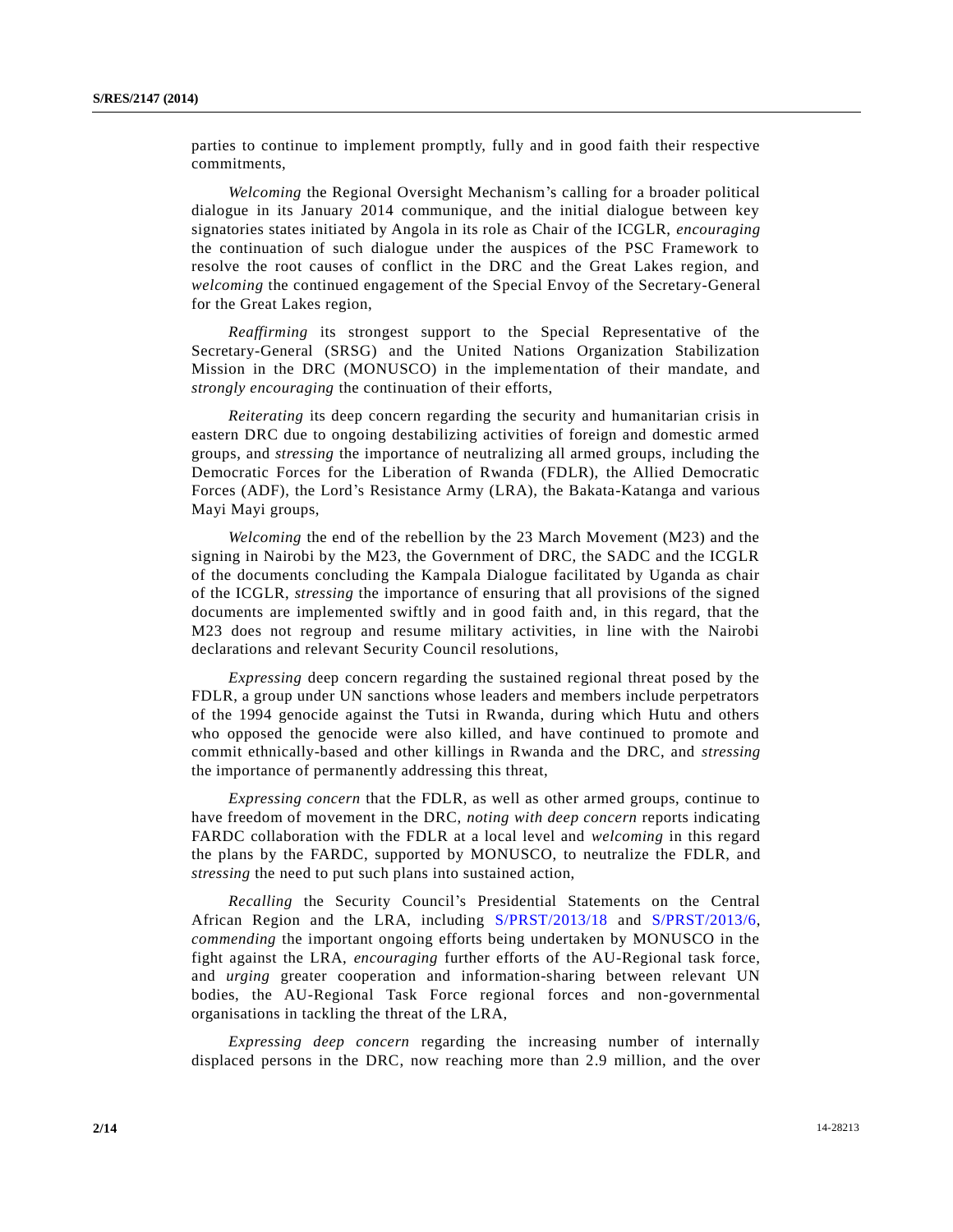450,000 refugees from eastern DRC caused by the various Congolese and foreign armed groups active in the region, *calling upon* the DRC and all States in the region to work towards the peaceful environment conducive to the eventual voluntary return and reintegration of refugees to the DRC, with the support, as appropriate, of the UNHCR, *commending* in this regard the support provided by neighbouring countries to refugees from the DRC and *encouraging* the Rwandan and the Ugandan Governments, United Nations and international organizations to work together to urgently address the situation of former M23 combatants in Uganda and Rwanda,

*Noting* that it has been more than a year that hundreds of M23 combatants, including individuals designated by the Security Council, fled from the DRC into Rwanda on 18 March 2013, *encouraging* the Government of Rwanda, with the assistance of relevant UN and international organizations, to continue to ensure that these combatants are permanently demobilized and are dealt with according to relevant international law including special attention to children and women among them, and recalling the Member States' obligations, as renewed by resolution [2136](http://undocs.org/S/RES/2136(2014))  [\(2014\),](http://undocs.org/S/RES/2136(2014))

*Calling upon* all parties in the conflict to respect the impartiality, independence and neutrality of humanitarian actors,

*Remaining greatly concerned* by the humanitarian situation that continues to severely affect the civilian population, in particular in eastern DRC, and the persistent high levels of violence and violations and abuses of human rights and violations of international law, *condemning* in particular those involving the targeted attacks against civilians, widespread sexual and gender-based violence, systematic recruitment and use of children by certain parties to the conflict, the displacement of significant numbers of civilians, extrajudicial executions and arbitrary arrests and *recognizing* their deleterious effect on the stabilization, reconstruction and development efforts in the DRC,

*Recalling* its resolutions [1325 \(2000\),](http://undocs.org/S/RES/1325(2000)) [1820 \(2008\),](http://undocs.org/S/RES/1820(2008)) [1888 \(2009\),](http://undocs.org/S/RES/1888(2009)) [1889 \(2009\),](http://undocs.org/S/RES/1889(2009)) [1960 \(2010\),](http://undocs.org/S/RES/1960(2010)) [2106 \(2013\)](http://undocs.org/S/RES/2106(2013)) and [2122 \(2013\)](http://undocs.org/S/RES/2122(2013)) on women, peace and security, its resolutions [1265 \(1999\),](http://undocs.org/S/RES/1265(1999)) [1296 \(2000\),](http://undocs.org/S/RES/1296(2000)) [1674 \(2006\),](http://undocs.org/S/RES/1674(2006)) [1738 \(2006\)](http://undocs.org/S/RES/1738(2006)) and [1894 \(2009\)](http://undocs.org/S/RES/1894(2009)) on the protection of civilians in armed conflict, and its resolutions [1612 \(2005\),](http://undocs.org/S/RES/1612(2005)) [1882](http://undocs.org/S/RES/1882(2009))  [\(2009\),](http://undocs.org/S/RES/1882(2009)) [1998 \(2011\),](http://undocs.org/S/RES/1998(2011)) [2068 \(2012\)](http://undocs.org/S/RES/2068(2012)) and [2143 \(2014\)](http://undocs.org/S/RES/2143(2014)) on children and armed conflict,

*Welcoming* the efforts of MONUSCO and international partners in delivering training in human rights, child protection and protection from sexual and genderbased violence for Congolese security institutions and underlining its importance, and *welcoming* the establishment of the Women's Platform for the PSC Framework in an effort to ensure the full participation of women in the PSC Framework peace process,

*Noting* the ongoing efforts made by the Government of the DRC to combat sexual violence in conflict including through the implementation of its National Strategy and the commitments outlined in the Joint Communiqué between the Government of the DRC and the United Nations on the Fight Against Sexual Violence in Conflict adopted in Kinshasa on 30 March 2013, and *strongly encouraging* the Government of DRC to increase its efforts in this regard,

*Acknowledging* the adoption of the Framework of Cooperation between the United Nations Office of the Special Representative of the Secretary-General on Sexual Violence in Conflict and the African Union Commission Concerning the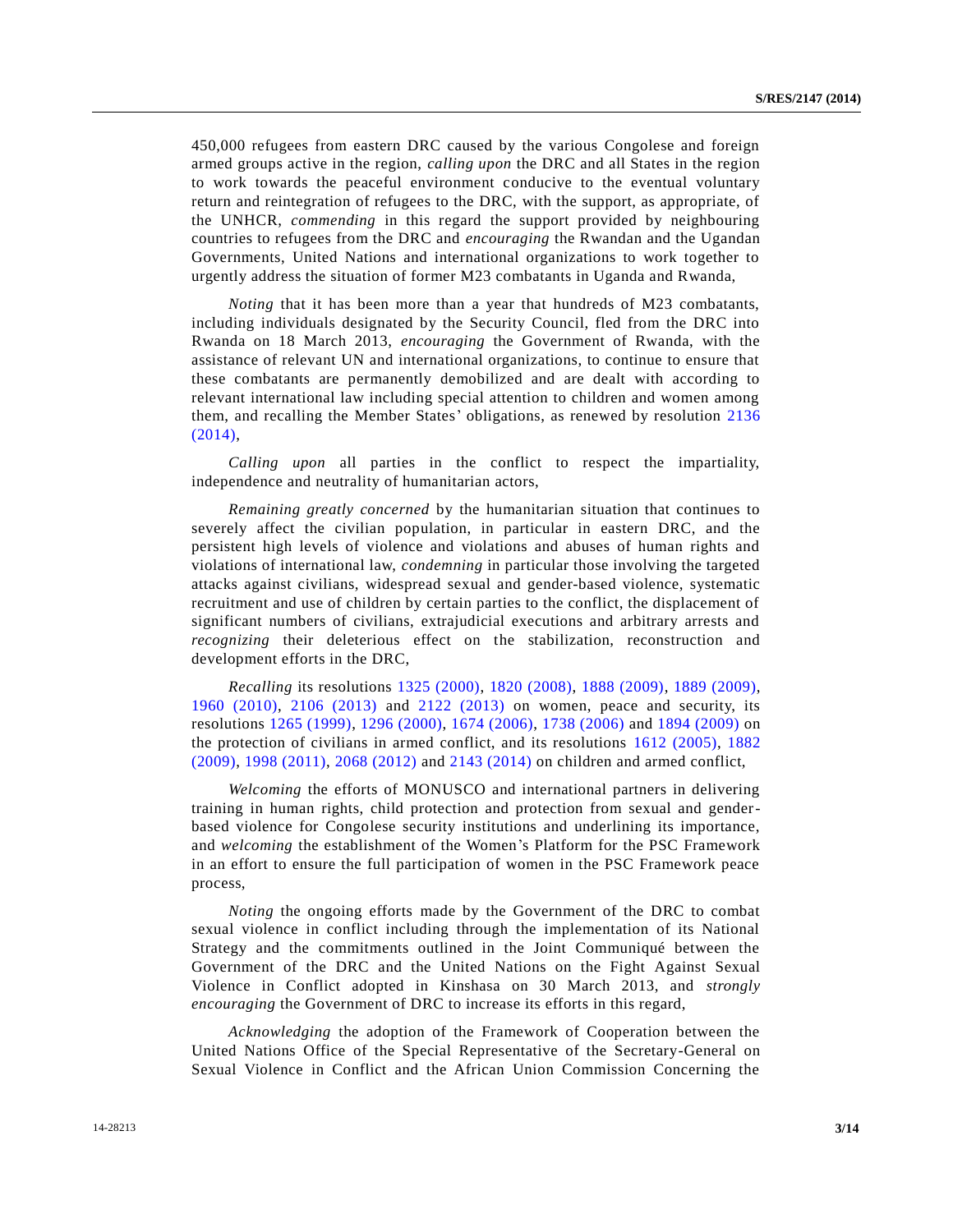Prevention and Response to Conflict-related Sexual Violence in Africa adopted in Addis Ababa on 31 January 2014,

*Taking note* of the report of the Secretary-General [S/2014/181](http://undocs.org/S/2014/181) which includes a list of parties responsible for patterns of rape and other forms of sexual violence in situations of armed conflict,

*Condemning* the mass rapes in Minova and the surrounding villages in November 2012 reportedly committed by soldiers of the Armed forces of the DRC (FARDC), *taking note* of the investigations and arrests undertaken thereafter by the Congolese authorities and the initial trials that are underway, *expressing concern* at the delays in the trials of those indicted, and *urging* the Congolese authorities to hold the perpetrators accountable while ensuring all investigations and trials respect due process,

*Calling* for all those responsible for violations of international humanitarian law or violations and abuses of human rights, as applicable, including those involving violence or abuses against children and acts of sexual and gender-based violence, to be swiftly apprehended, brought to justice and held accountable,

*Stressing* the need for cooperation with the International Criminal Court (ICC) by the Government of the DRC, *welcoming* the commitment made by the Government of the DRC to hold accountable those responsible for serious crimes, i n particular war crimes and crimes against humanity, in the country, and *stressing* the importance of actively seeking to hold accountable those responsible for war crimes and crimes against humanity in the country and of regional and international cooperation to this end,

*Recalling* the Secretary-General's call to the Council to reject any endorsement of amnesty for genocide, war crimes, crimes against humanity or gross violations of human rights and international humanitarian law, and *welcoming* in this regard the promulgation of the Amnesty law in DRC, excluding those who have committed genocide, war crimes, crimes against humanity or gross violations of human rights and international humanitarian law, and *urging* the government of DRC to follow through by undertaking the necessary judicial reform to ensure that the DRC effectively addresses impunity,

*Urging* the Government of the DRC to remain fully committed to the implementation of the PSC Framework, including through the adoption of a priority action plan, and to protecting the civilian population through the swift establishment of professional, accountable and sustainable security forces, the deployment of an accountable Congolese civil administration, in particular the police, judiciary, prison and territorial administration and the consolidation of rule of law and promotion and protection of human rights,

*Urging* the Government of the DRC to take immediate steps to uphold its commitment to security sector reform, including the creation and support of a Rapid Reaction Force, the development of a roadmap for the security and justice sectors, the development of a comprehensive Disarmament, Demobilization and Reintegration (DDR) and Disarmament, Demobilization, Repatriation, Resettlement and Reintegration (DDRRR) plan, *noting* in this regard that the Government has proposed a new DDR plan, all of which will require the allocation of necessary resources and a continued commitment from the Government to prioritize reform, and *regretting* that progress has been slow up to date,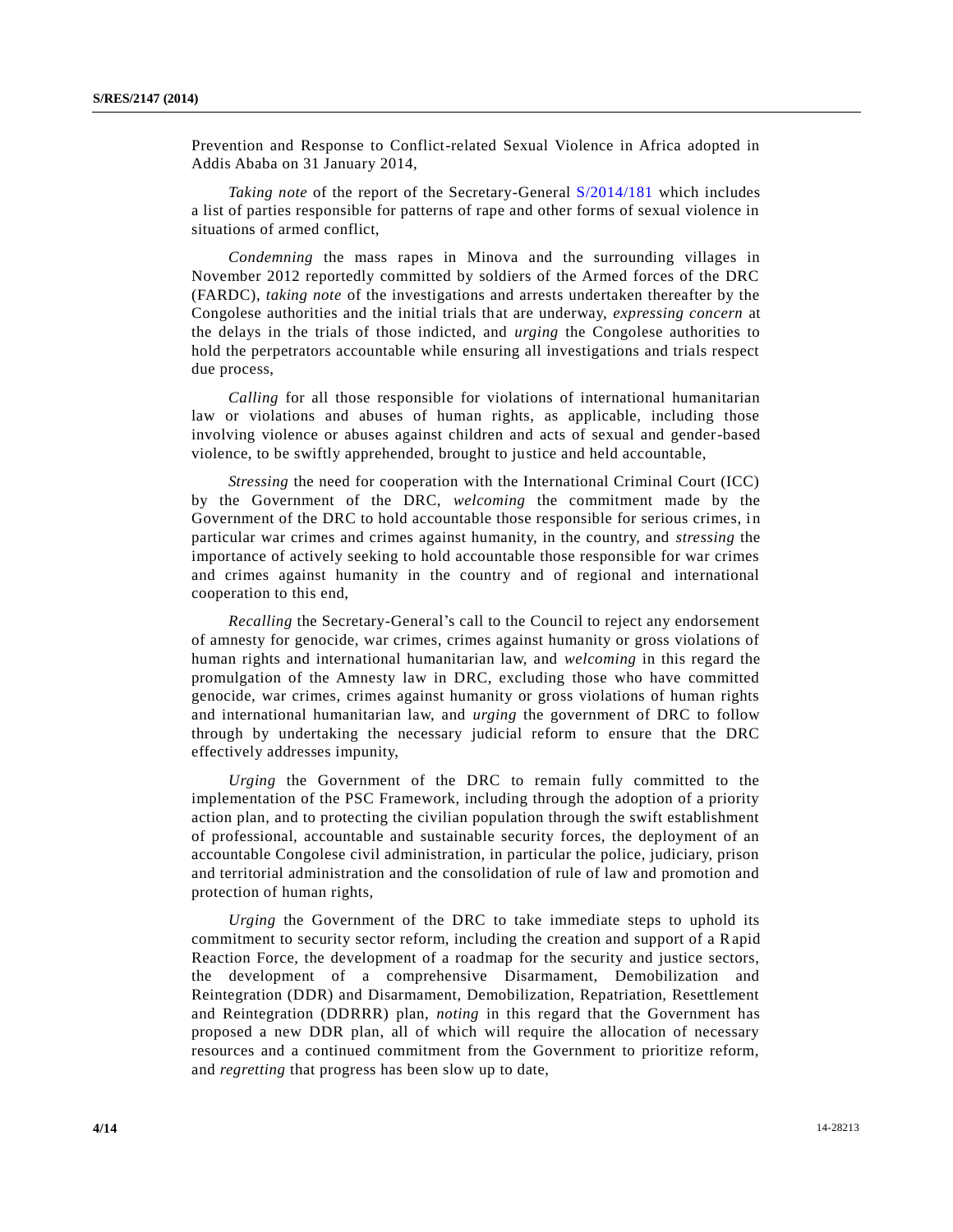*Reiterating its call on* all parties to cooperate fully with MONUSCO, and its condemnation of any and all attacks against peacekeepers, *emphasizing* that those responsible for such attacks must be held accountable, and *recalling* its decision to extend sanctions measures outlined in paragraph 3 of the resolution [2136 \(2014\)](http://undocs.org/S/RES/2136(2014)) to individuals and entities who plan, direct, sponsor or participate in attacks against MONUSCO peacekeepers,

*Reiterating* its call upon the Secretary-General to take all measures deemed necessary to strengthen UN field security arrangements and improve the safety and security of all military contingents, police officers, military observers, and especially unarmed observers,

*Recognizing* the significant sacrifices made by MONUSCO, *commending* the active steps taken by MONUSCO, including its Intervention Brigade acting with the support of and in cooperation with MONUSCO's wider Force structure, to implement fully its mandate, in particular the protection of civilians, and *encouraging* the continuation of these efforts by the Mission,

*Affirming* that the successful protection of civilians is critical to the fulfilment of MONUSCO's mandate and the delivery of an improved security environment, in this regard, *recognizing* that MONUSCO has successfully deterred attacks on civilians through its approach to protection of civilians and *welcoming* the efforts made by the mission to adapt the Force in order to enhance the delivery of the mission's comprehensive protection of civilians strategy, including by becoming more flexible, versatile, and widely deployable across the whole of eastern DRC,

*Underlining* the importance of MONUSCO deterring any threats to the implementation of its mandate,

*Recognizing* the contribution of MONUSCO to a comprehensive strategy for durable peace and security, *noting with appreciation* the contribution that MONUSCO makes to early peacebuilding and *emphasizing* that MONUSCO's activities should be conducted in a manner so as to facilitate post-conflict peacebuilding, prevention of relapse into armed conflict and progress towards sustainable peace and development,

*Stressing* the importance of the full and urgent implementation of the PSC Framework to permanently reducing threats against civilians, *noting* the need for MONUSCO to strengthen support to the government of the DRC to enable it to address security challenges and extend state authority of the government of DRC as expressed in paragraph 5 of the PSC Framework, and *recognizing* the need for a comprehensive peace process to put an end to the sources of conflict in the region,

*Determining* that the situation in the DRC continues to constitute a threat to international peace and security in the region,

*Acting* under Chapter VII of the Charter of the United Nations,

## **MONUSCO's mandate**

1. *Decides* to extend the mandate of MONUSCO in the DRC, including, on an exceptional basis and without creating a precedent or any prejudice to the agreed principles of peacekeeping, its Intervention Brigade, within the authorized troop ceiling of 19,815 military personnel, 760 military observers and staff officers, 391 police personnel, 1,050 personnel of formed police units, until 31 March 2015;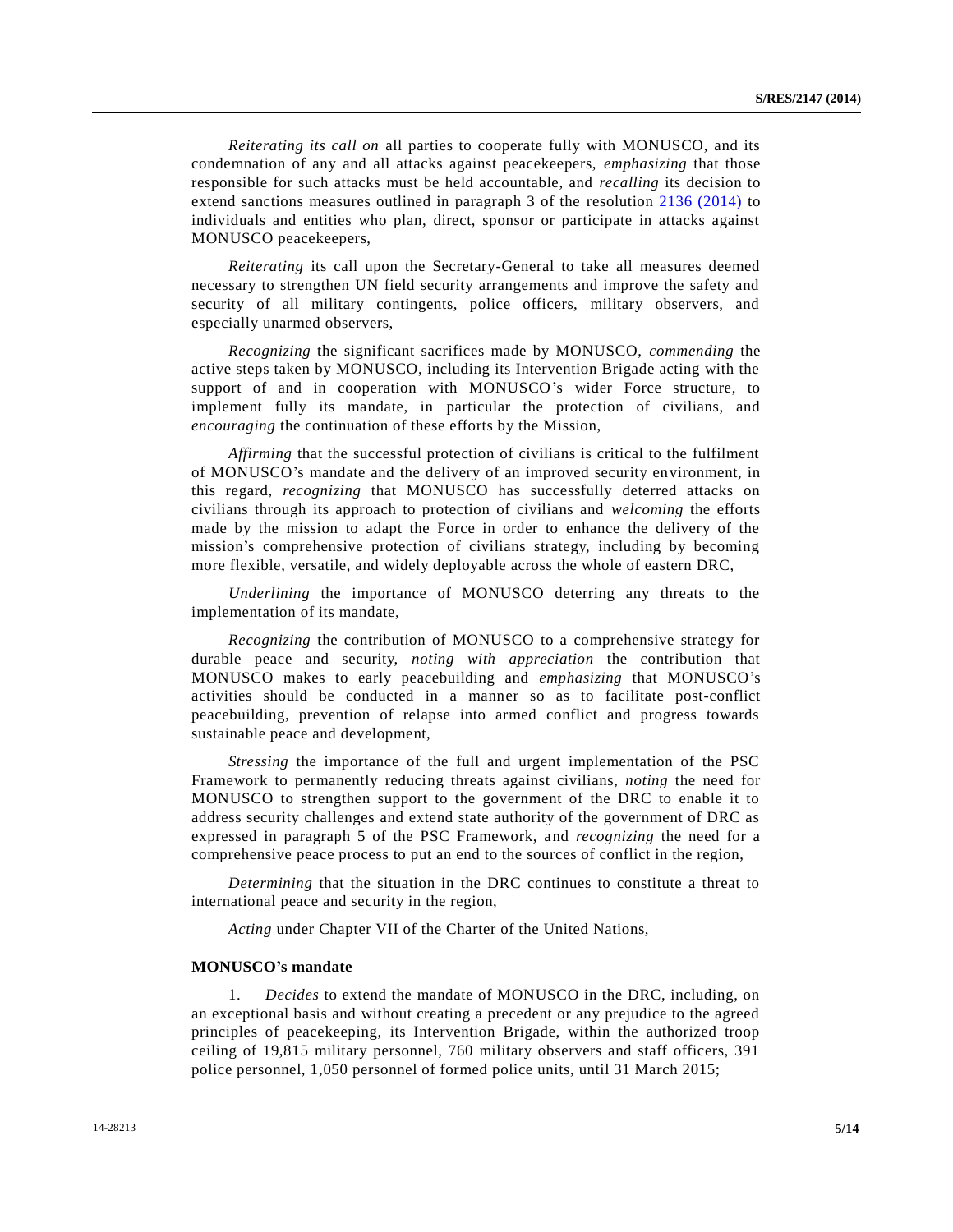2. *Commends* MONUSCO, including its Intervention Brigade, for the positive impact on peace and stability in eastern DRC and on the protection of civilians, *fully supports* the actions undertaken by the SRSG in the implementation of the mission's mandate, and *encourages* MONUSCO to maximise Force interoperability, flexibility and effectiveness in the implementation of the entirety of MONUSCO's mandate, in line with the Secretary-General's report [\(S/2014/157\)](http://undocs.org/S/2014/157), bearing in mind the safety and security of all military contingents, police officers, military observers, and especially unarmed observers;

3. *Notes* the need for a clear exit strategy, including for the Intervention brigade, and *decides* that future reconfigurations of MONUSCO and its mandate should be determined on the basis of the evolution of the situation on the ground and, in the context of implementation by the Government of the DRC and all other signatories of the PSC Framework, progress towards the following objectives, in line with the three priorities of Protection of civilians, stabilisation and support to the implementation of the PSC framework, as set out in the mission concept:

(a) Reduction of the threat posed by Congolese and foreign armed groups, violence against civilians, including sexual and gender-based violence and violence against children to a level that can be effectively managed by the Congolese justice and security institutions;

(b) Stabilization through the establishment of functional, professional, and accountable state institutions, including security institutions, in conflict-affected areas, and through strengthened democratic practices that reduces the risk of instability, including adequate political space, promotion and protection of human rights and a credible electoral process;

4. *Authorizes* MONUSCO, in pursuit of the objectives described in paragraph 3 above, to take all necessary measures to perform the following tasks;

## *(a) Protection of civilians*

(i) Ensure, within its area of operations, effective protection of civilians under threat of physical violence, including through active patrolling, paying particular attention to civilians gathered in displaced and refugee camps, humanitarian personnel and human rights defenders, in the context of violence emerging from any of the parties engaged in the conflict, and mitigate the risk to civilians before, during and after any military operation;

(ii) Ensure the protection of United Nations personnel, facilities, installations and equipment and the security and freedom of movement of United Nations and associated personnel;

(iii) Work with the Government of the DRC to identify threats to civilians and implement existing prevention and response plans and strengthen civil-military cooperation, including joint-planning, to ensure the protection of civilians from abuses and violations of human rights and violations of international humanitarian law, including all forms of sexual and gender-based violence and violations and abuses committed against children, and *requests* MONUSCO to ensure that child protection and gender concerns are integrated into all operations and strategic aspects of MONUSCO's work and accelerate the implementation of monitoring, analysis and reporting arrangements on conflict-related sexual violence and the swift deployment of Women Protection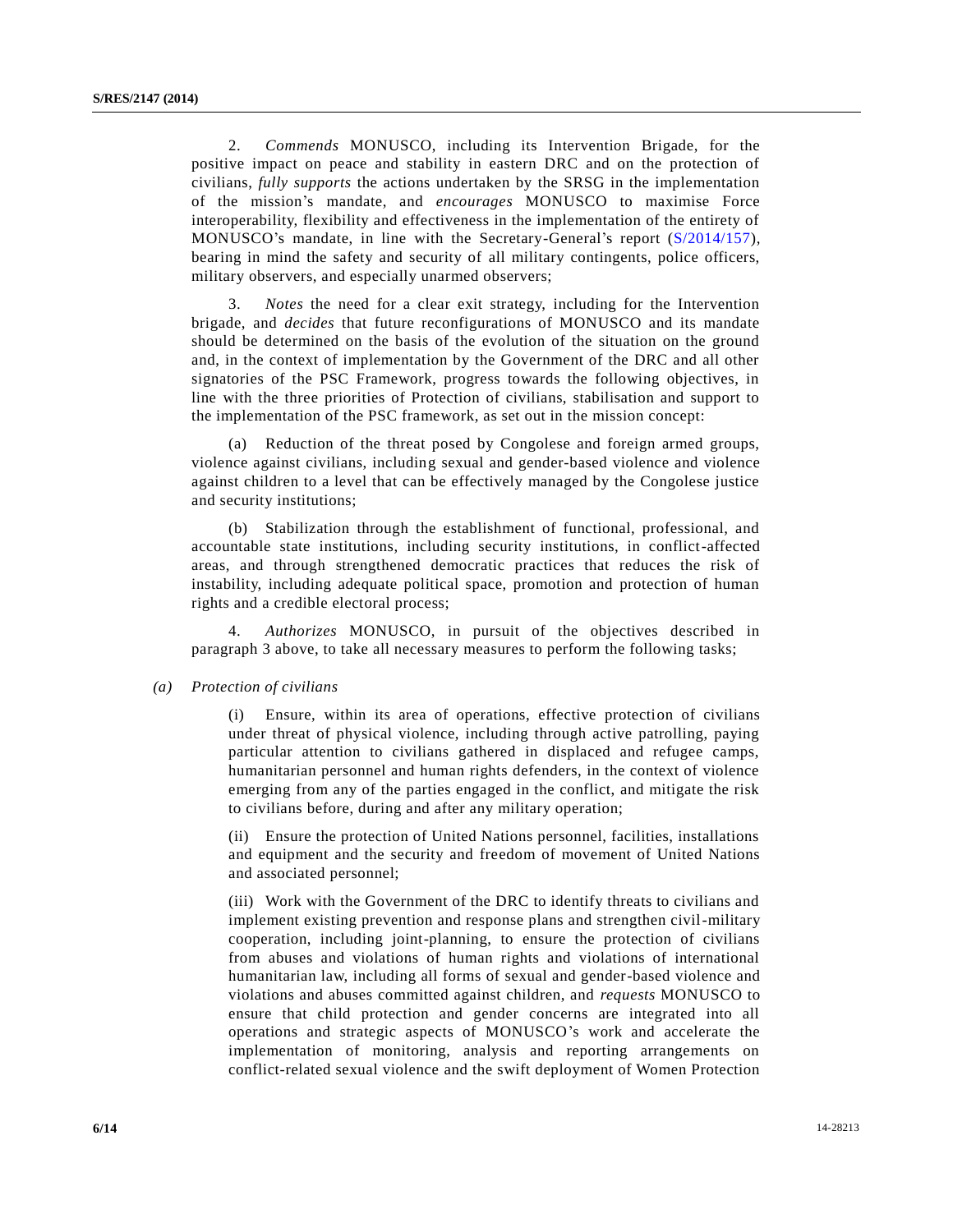Advisers as called for in resolution [1960 \(2010\)](http://undocs.org/S/RES/1960(2010)) and [2106 \(2013\),](http://undocs.org/S/RES/2106(2013)) in order to seek commitments on the prevention and response to conflict-related sexual violence;

#### *(b) Neutralizing armed groups through the Intervention brigade*

In support of the authorities of the DRC, on the basis of information collation and analysis, and taking full account of the need to protect civilians and mitigate risk before, during and after any military operation, carry out targeted offensive operations through the Intervention Brigade, either unilaterally or jointly with the FARDC, in a robust, highly mobile and versatile manner and in strict compliance with international law, including international humanitarian law and with the human rights due diligence policy on UNsupport to non-UN forces (HRDDP), in cooperation with the whole of MONUSCO, prevent the expansion of all armed groups, neutralize these groups, and disarm them in order to contribute to the objective of reducing the threat posed by armed groups to state authority and civilian security in eastern DRC and to make space for stabilization activities;

#### *(c) Monitoring the implementation of the arms embargo*

Monitor the implementation of the arms embargo as described in paragraph 1 of resolution [2136 \(2014\)](http://undocs.org/S/RES/2136(2014)) in cooperation with the Group of Experts established by resolution [1533 \(2004\),](http://undocs.org/S/RES/1533(2004)) and in particular observe and report on flows of military personnel, arms or related materiel across the eastern border of the DRC, including by using, as specified in the letter of the Council from 22 January 2013 [\(S/2013/44\)](http://undocs.org/S/2013/44), surveillance capabilities provided by unmanned aerial systems, seize, collect and dispose of arms or related materials brought into the DRC in violation of the measures imposed by paragraph 1 of resolution [2136 \(2014\),](http://undocs.org/S/RES/2136(2014)) and share relevant information with the Group of Experts;

#### *(d) Provision of support to national and international judicial processes*

Support and work with the Government of the DRC to arrest and bring to justice those responsible for war crimes and crimes against humanity in the country, including through cooperation with States of the region and the ICC;

5. *Authorizes* MONUSCO, in support of the Congolese authorities and their efforts to deliver the reforms called by the PSC Framework and stabilisation in eastern DRC, to contribute to the following tasks, in coordination with the UNCT and other actors, including through the SRSG's good offices;

(a) Encourage and accelerate national ownership of Security Sector Reform (SSR) by the DRC authorities, including through the urgent finalisation and implementation of a national strategy for the establishment of effective, inclusive and accountable security and justice institutions by the DRC and play a leading role in coordinating the support for SSR provided by international and bilateral partners and the UN system;

(b) Promote peace consolidation and inclusive and transparent political dialogue among all Congolese stakeholders with a view to furthering reconciliation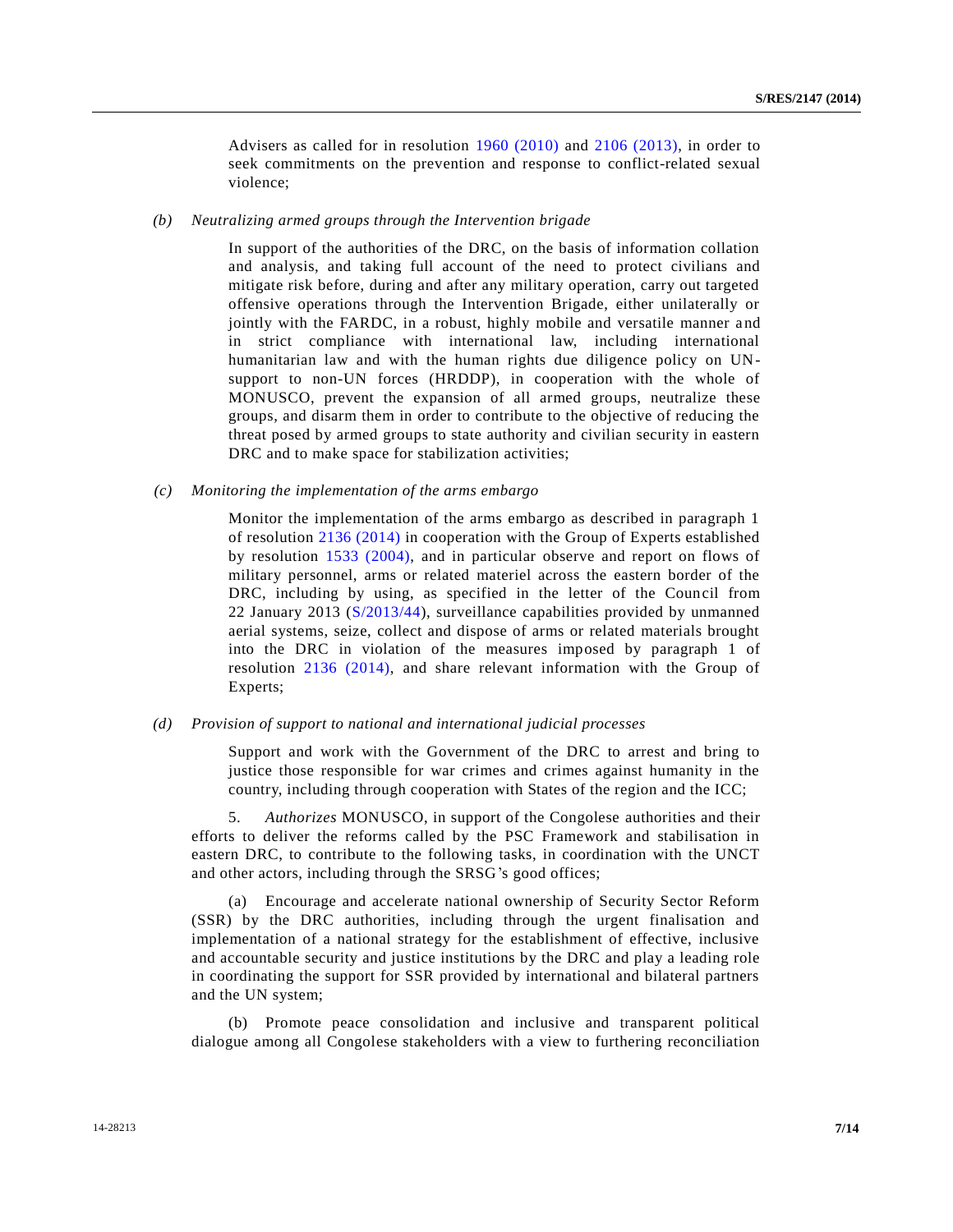and democratization and encourage the organization of credible and transparent elections in line with the electoral cycle and the constitution;

(c) Encourage the consolidation of an effective national civilian structure to control key mining activities and to manage in an equitable manner the extraction and trade of natural resources in eastern DRC;

(d) Monitor, report and follow-up on human rights violations and abuses, including in the context of elections, and support the UN system in-country to ensure that any support provided by the United Nations shall be consistent with international humanitarian law and human rights law and refugee law as applicable;

(e) Provide good offices, advice and support to the Government of the DRC to enable the development and finalisation of a clear and comprehensive SSR implementation roadmap including benchmarks and timelines to establish effective and accountable security institutions, including vetting mechanisms;

Provide good offices, advice and support to the Government of the DRC, in compliance with the HRDDP, for a reform of the army, including, as a first step, the establishment of a vetted, well-trained and adequately equipped "Rapid Reaction Force" within the FARDC which should form the nucleus for a professional, accountable, well-sustained and effective national defence force, and support, when appropriate and in coordination with international partners, the training of the "Rapid Reaction Force" which should, in the frame of the benchmarks and timelines set by the SSR roadmap, develop the capacity to assume as soon as possible security responsibilities from the Intervention Brigade of MONUSCO;

(g) Provide good offices, advice and support to the Government of the DRC for the design and implementation of DDR and DDRRR plans for foreign and Congolese combatants not suspected of genocide, war crimes, crimes against humanity or gross violations of human rights, aimed at integration into a peaceful civilian life contributing to stable communities in eastern DRC, while paying specific attention to the needs of children formerly associated with armed forces and groups;

(h) Provide good offices, advice and support to the Government of the DRC, in close cooperation with other international partners, to build on the Government's STAREC and revised ISSSS to support the establishment of a minimum level of sustainable state authority and control in conflict-affected areas in eastern DRC, including through area-based efforts to improve security, state authority and enable the commencement of sustainable socio-economic recovery;

(i) Provide good offices, advice and support to the Government of the DRC for the reform of the police, including by contributing, in compliance with the HRDDP, to the provision of training to battalions of the Congolese National Police (PNC);

Provide good offices, advice and support to the Government of the DRC for the development and the implementation, in accordance with the Congole se strategy for justice reform, of a multi-year joint United Nations justice support programme in order to develop independent criminal justice institutions and processes, the police, the judiciary and prisons in conflict-affected areas;

(k) Provide good offices, advice and support to the Government of the DRC to promote human rights and to fight impunity, including through the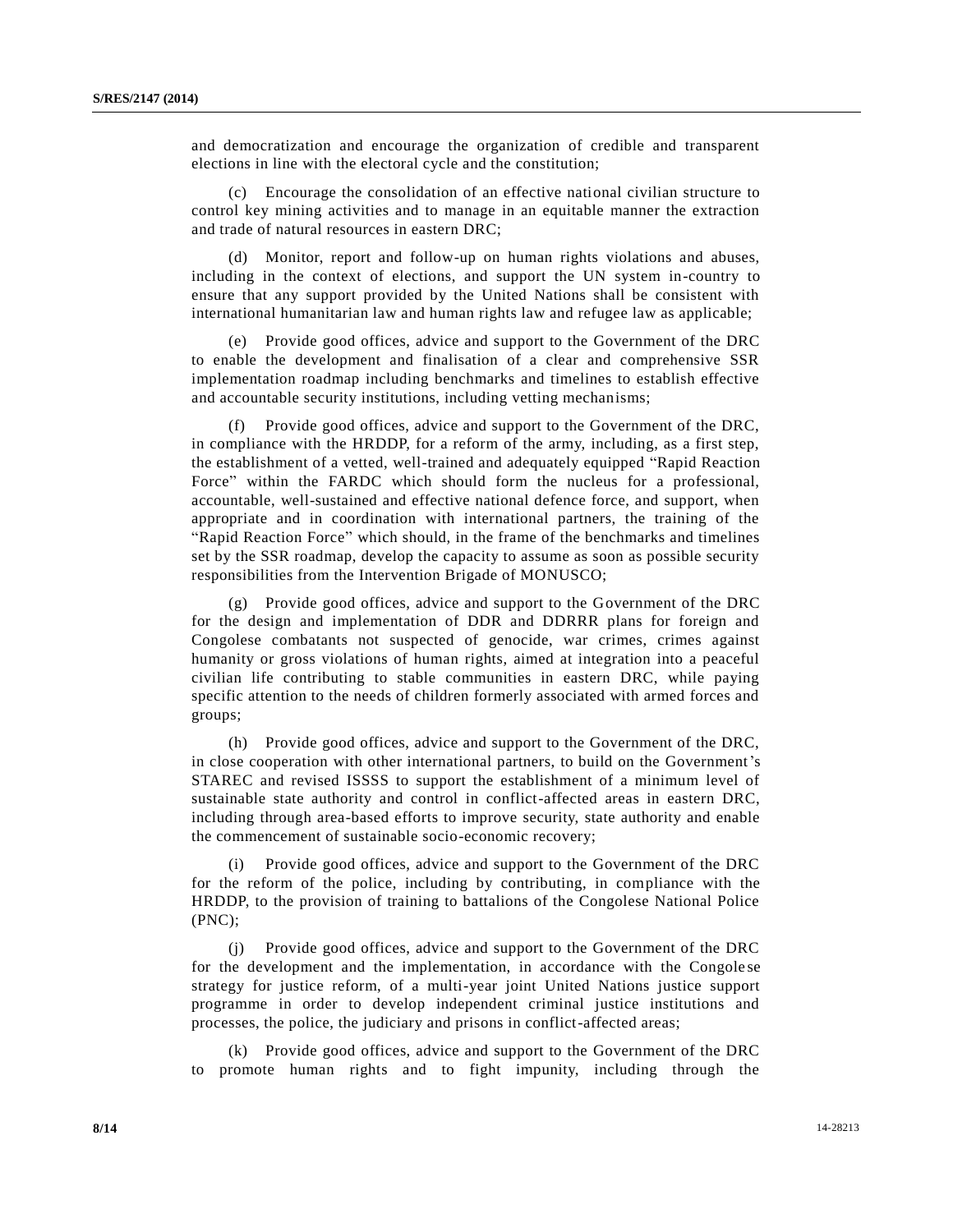implementation of the Government's "zero tolerance policy" with respect to discipline and human rights and international humanitarian law violations, committed by elements of the security sector;

(l) Continue to collaborate with the Government of the DRC in the swift and vigorous implementation of the action plan to prevent and end the recruitment and use of children and sexual violence against children by FARDC, and continue dialogue with all listed parties to obtain further commitments and work towards the development and implementation of time bound action plans to prevent and end the recruitment and use of children in violation of applicable international law and other violations of international humanitarian law;

6. *Reiterates* that multi-dimensional peacekeeping requires a comprehensive approach, and *requests* MONUSCO's military and civilian components to focus on a coherent division of labour in accordance with their respective comparative advantages and available capacities;

7. *Stresses* that integrated action on the ground by security and development actors requires coordination with national authorities in order to stabilize and improve the security situation and assist in restoration of State authority, and *underlines* the importance of integrated efforts among all United Nations entities in the field to promote coherence in the United Nations' work in conflict and postconflict situations

#### **Transfer of Responsibilities**

8. *Requests* that the Secretary-General continue to report on the current division of labour between MONUSCO and the UNCT on tasks shared by the Mission, the UNCT and the Government of the DRC and on the roadmap on the transfer of responsibilities to other actors, primarily the government of DRC, but also the UNCT and donors, in order to streamline the tasks assigned to MONUSCO, and *expresses* its intention to keep the mandate of MONUSCO under review on the basis of this reporting;

9. *Calls upon* MONUSCO to continue to work with the UNCT and the Congolese authorities towards the adoption and implementation of the Peace Consolidation Programme covering provinces not affected by the conflict, and *requests* MONUSCO, where appropriate, to continue transferring tasks to the UNCT and the Congolese authorities in those provinces;

10. *Urges* the international community and donors to support MONUSCO and the UNCT and calls upon the Government of the DRC and neighbouring States to remain engaged in the process of transfer of responsibilities;

#### **Elections**

11. *Calls on* the Government of the DRC and its national partners to ensure a transparent and credible electoral process, in fulfilment of their primary responsibility to create propitious conditions for the forthcoming elections, and *urges* the Government as well as all relevant parties to ensure an environment conducive to a free, fair, credible, inclusive, transparent, peaceful and timely electoral process, which includes free and constructive political debate, freedom of expression, freedom of assembly, equitable access to media including State media, safety and freedom of movement for all candidates, as well as for election observers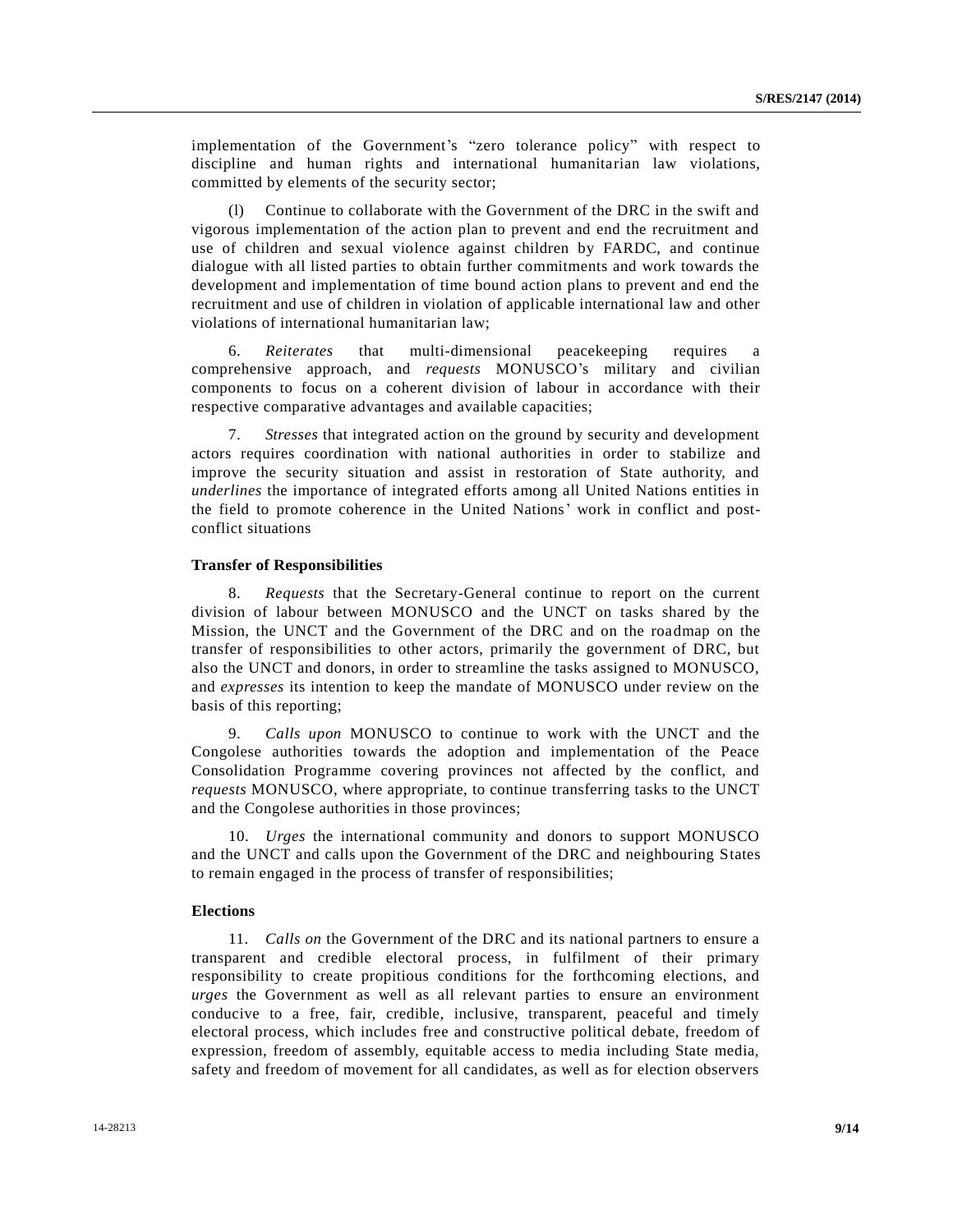and witnesses, journalists, human rights defenders and actors from civil society including women;

12. *Calls on* the Government of the DRC to adopt without delay the electoral cycle roadmap and budget, and, upon notification to the Security Council by the Secretary-General of their adoption, *authorizes* MONUSCO to provide logistical support, as appropriate and in coordination with Congolese authorities and the UNCT, to facilitate the electoral cycle, and *decides* that this support will be continually assessed and reviewed according to the progress made by the Congolese authorities in the steering of the electoral process, in accordance with the criteria set out in paragraph 16 of resolution [2053 \(2012\);](http://undocs.org/S/RES/2053(2012))

#### **PSC Framework**

13. *Reiterates* the importance of implementing the PSC Framework to the achievement of long term stability of eastern DRC and the region;

14. *Urges* all signatory States of the PSC Framework to continue to fully and promptly implement their commitments in good faith;

15. *Calls on* the government of DRC, which has the primary responsibility for safeguarding its sovereignty and territorial integrity, to make further meaningful progress in implementing its commitments under the PSC Framework, as well as the other signatories of the PSC Framework;

16. *Calls on* the Special Envoy for the Great Lakes Region, in coordination with and with the appropriate support from the Special Representative for the DRC, to continue to lead, coordinate and assess the implementation of the national and regional commitments under the PSC framework and, building on the PSC Framework, to *encourage* a high level regional political dialogue between key signatories to address the underlying root causes of the conflict, noting the initial dialogue between key signatories already underway under the leadership of Angola as Chair of the ICGLR and encouraging the Special Envoy to continue to engage with this process;

## **Armed Groups**

17. *Strongly condemns* all armed groups operating in the region and their violations of international humanitarian law as well as other applicable international law, and abuses of human rights including attacks on the civilian population, MONUSCO peacekeepers and humanitarian actors, summary executions, sexual and gender based violence and large scale recruitment and use of children, and *reiterates* that those responsible will be held accountable;

18. *Demands* that the FDLR, the ADF, the LRA, the Bakata-Katanga and various Mayi Mayi groups cease immediately all forms of violence and other destabilizing activities and that their members immediately and permanently disband, lay down their arms and demobilize children from their ranks;

19. *Expressing concern* that the FDLR, as well as other armed groups, continue to have freedom of movement in the DRC, *noting with deep concern*  reports indicating FARDC collaboration with the FDLR at a local level and *welcoming* in this regard the plans by the FARDC, supported by MONUSCO, to neutralize the FDLR, and *stressing* the need to put such plans into sustained action;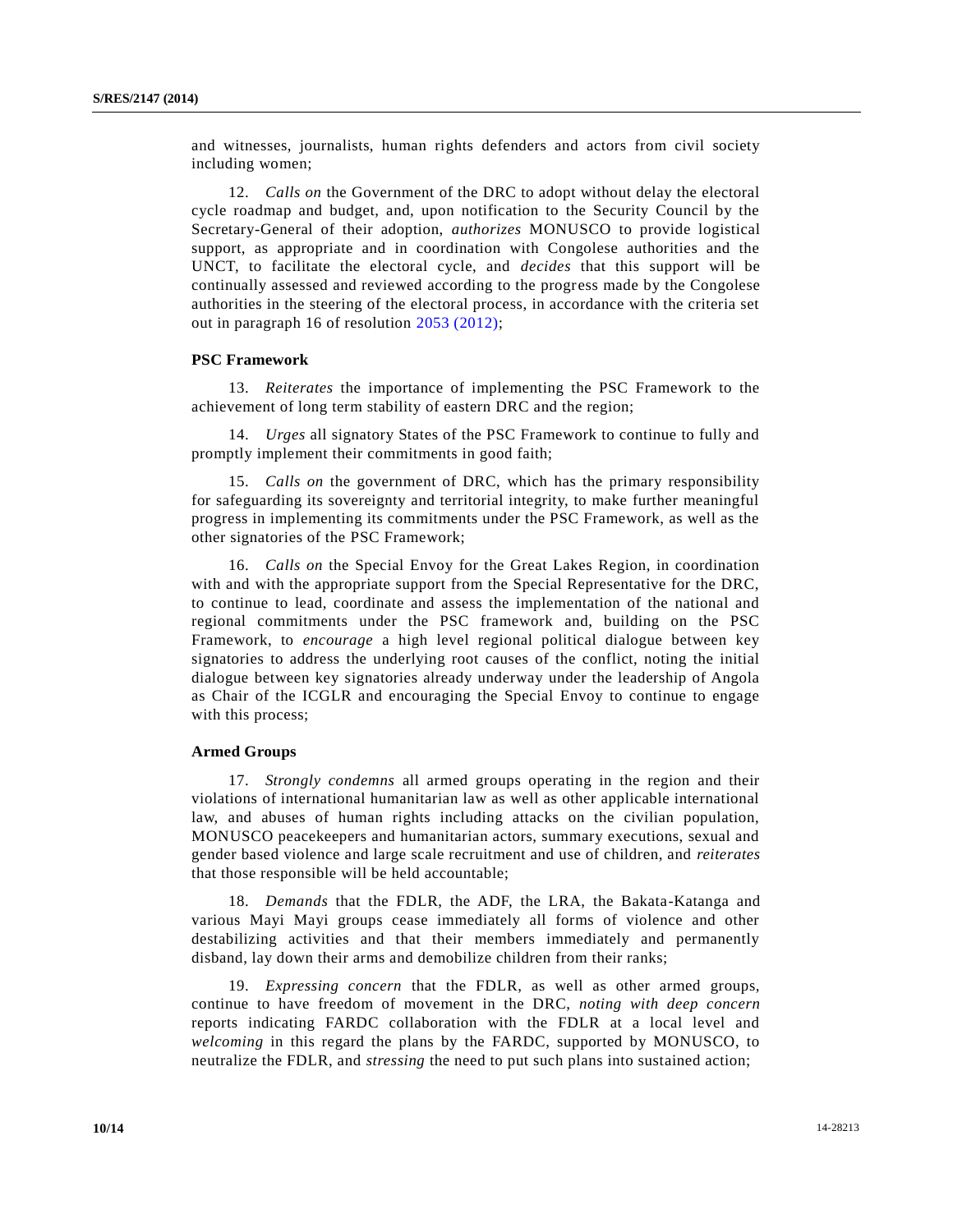20. *Demands* that the Government of the DRC, per its commitments in the Nairobi Declarations of 12 December 2013, take immediate steps to implement its DDR programme, in coordination with the United Nations, international organizations and neighbouring countries where former M23 combatants have found refuge, *requests*, in this respect, and in accordance with the Nairobi declarations and in line with commitments under the PSC Framework agreement, the United Nations and international organizations to work together with neighbouring states to urgently address the situation of former M23 combatants located in their territories, *and stresses the importance* of ensuring that all provisions of the signed documents are implemented swiftly and in good faith and, in this regard, that the M23 does not regroup and resume military activities, in line with the Nairobi declarations and relevant Security Council resolutions;

21. *Calls on* the government of the DRC to urgently put in place and implement comprehensive DDR and DDRRR Plans to be able to effectively deal with former combatants;

22. *Notes* that former M23 combatants, including individuals designated by the Security Council, fled from the DRC into Rwanda and Uganda, especially following the defeat of M23 in DRC, *encourages* the Governments of Rwanda and Uganda, with the assistance of the United Nations and relevant international organizations, to continue to ensure that these combatants are permanently demobilized, that Congolese combatants are returned to the DRC to complete a DDR process, as appropriate, and are dealt with according to relevant international law, with special attention to children and women among them, and *recalls* Member States' obligations under the PSC Framework and the sanctions regime as renewed by resolution [2136 \(2014\);](http://undocs.org/S/RES/2136(2014))

23. *Reiterates* its support to the Expanded Joint Verification Mechanism (EJVM) as a regional confidence-building mechanism, and *welcomes* the decision of the ICGLR to grant permanent representation of MONUSCO in this mechanism;

#### **Human Rights/Humanitarian**

24. *Urges* the Government of the DRC to arrest and hold accountable those responsible for war crimes and crimes against humanity in the country, and *stresses the importance* to this end of both regional cooperation and cooperation with the ICC;

25. *Calls upon* the Congolese authorities to ensure the prosecution of those responsible for the grave human rights violations and abuses committed in the context of the 28 November 2011 elections;

26. *Encourages* the Government of the DRC to continue to build on its cooperation with the Special Representative of the Secretary-General for Children and Armed Conflicts and the Special Representative of the Secretary-General on Sexual Violence in Conflict and to vigorously implement, with the support of MONUSCO as appropriate, the action plan to prevent and end the recruitment and use of children and sexual violence by the FARDC, and *encourages* President Kabila to swiftly appoint the proposed Presidential Adviser on Sexual Violence and the Recruitment of Children;

27. *Requests* MONUSCO to take fully into account gender considerations as a cross cutting issue throughout its mandate and to assist the Government of the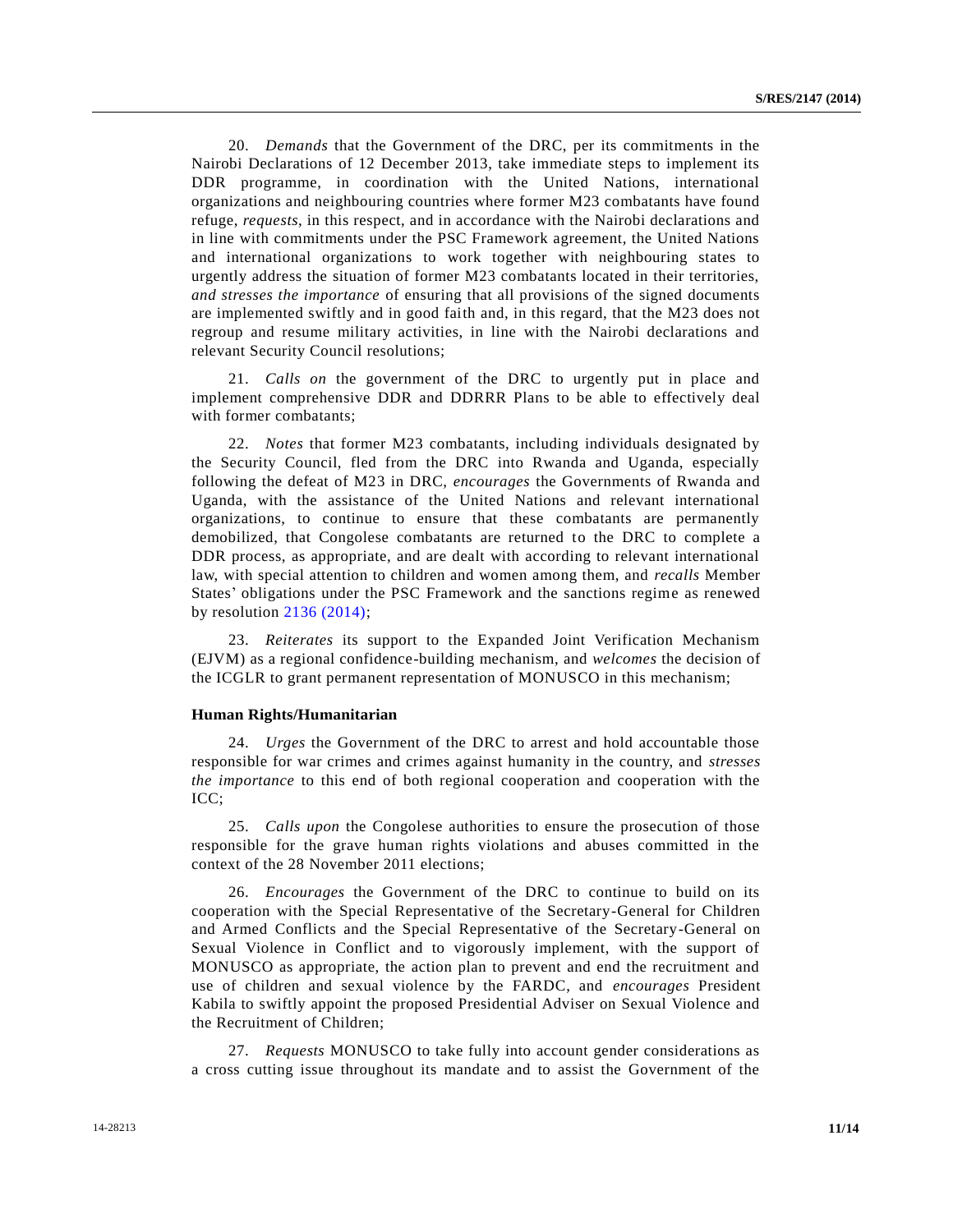DRC in ensuring the participation, involvement and representation of women at all levels, including in stabilization activities, security sector reform and disarmament, demobilization and reintegration processes, as well as in the national political dialogue and electoral processes, through, inter alia, the provision of gender advisers, and *further requests* enhanced reporting by MONUSCO to the Council on this issue;

28. *Requests* MONUSCO to take fully into account child protection as a cross cutting issue throughout its mandate and to assist the Government of the DRC in ensuring that the protection of children's rights is taken into account, inter alia, in DDR processes and in security sector reform in order to end and prevent violations and abuses against children;

29. *Calls upon* all actors to strengthen their efforts to combat impunity for conflict-related sexual violence, to provide all necessary services to survivors, and to ensure the equal and full inclusion of women in the PSC Framework and at all stages of conflict resolution, reconstruction and the promotion of peace including through taking account of the call of the 11 July 2013 Bujumbura Declaration for ensuring that benchmarks, indicators and follow-up measures of the plan of implementation for the PSC Framework are gender-sensitive;

## **MONUSCO**

30. *Calls on* MONUSCO to coordinate strategies with other UN missions in the region for enhanced information-sharing in light of the attacks by the LRA, and *reiterates* support to the respective initiatives taken by the UN and the AU to facilitate regional action against the LRA, consistent with paragraph 4 (a);

31. *Encourages* MONUSCO to enhance its interaction with the civilian population to raise awareness and understanding about its mandate and activities through a comprehensive public outreach programme, to identify potential threats against the civilian population and to collect reliable information on violations of international humanitarian law and violations and abuses of human rights perpetrated against civilians;

32. *Requests* the Secretary-General to take the necessary measures to ensure full compliance of MONUSCO with the United Nations zero-tolerance policy on sexual exploitation and abuses and to keep the Council informed if cases of such conduct occur;

33. *Requests* MONUSCO to ensure that any support provided to national security forces is in strict compliance with the United Nations human rights due diligence policy, *urges* the United Nations system in DRC to adopt a join and uniform approach regarding HRDDP implementation;

34. *Demands* that all parties cooperate fully with the operations of MONUSCO and allow and facilitate the full, safe, immediate and unhindered access for United Nations and associated personnel in carrying out their mandate and the timely delivery of humanitarian assistance to populations in need, in particular to internally displaced persons, throughout the territory of the DRC, respecting the United Nations guiding principles of humanitarian assistance and relevant provisions of international law;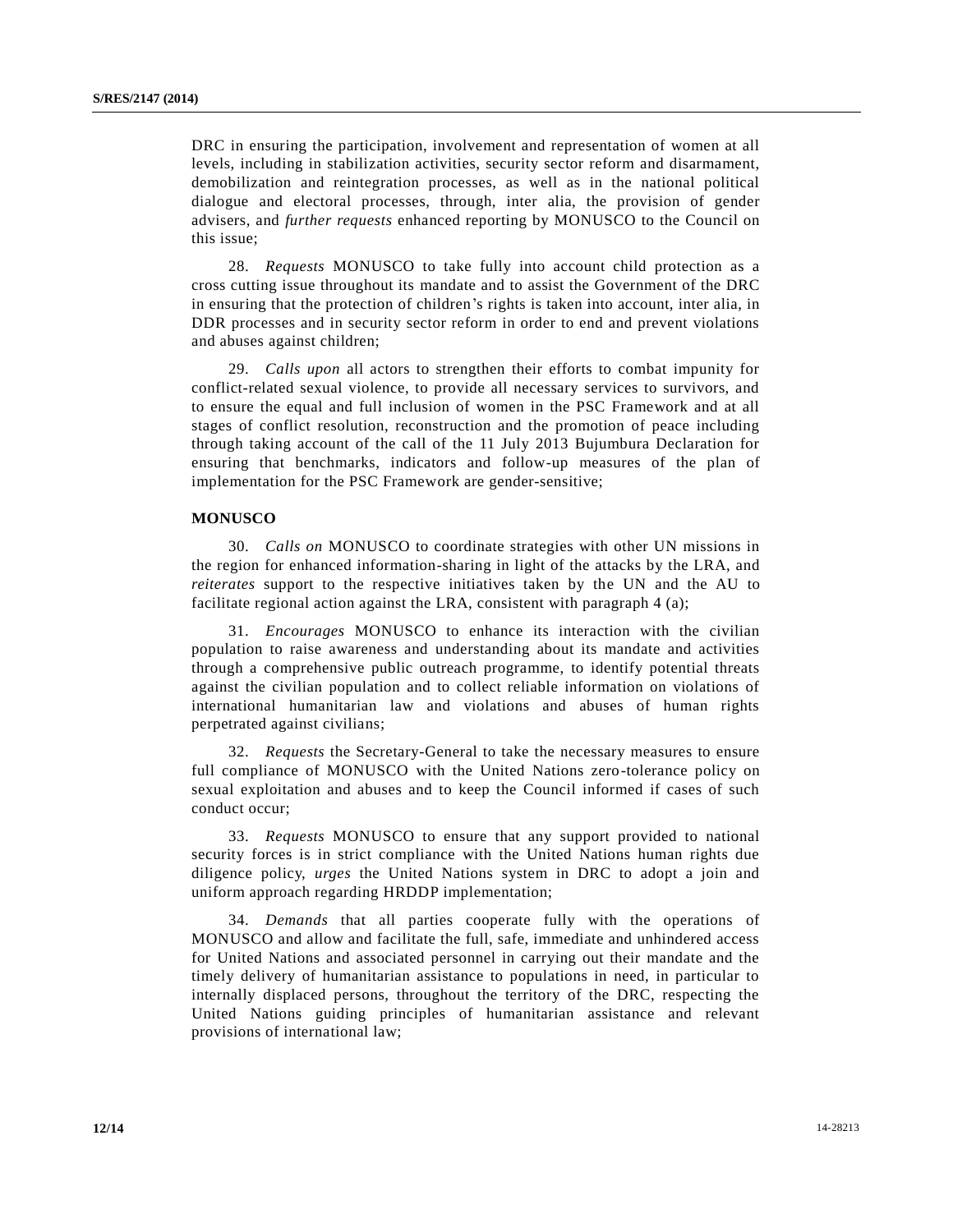35. *Calls on* all Member States to generously contribute to the UN humanitarian appeal for the DRC to help ensure that UN humanitarian agencies and other international organizations are fully funded and able to address the protection and assistance needs of internally displaced people, survivors of sexual violence, and other vulnerable communities;

36. *Calls on* Member states to pledge and provide the remaining force enablers, in particular military air assets, required for the Mission, and reca lls the importance of close consultations with troop- and police-contributing countries;

37. *Notes* that it is important that all MONUSCO contingents, including the contingents of the Intervention Brigade, are properly prepared and effectively equipped to be able to carry out their respective tasks;

38. *Expresses* its full support to the UN Group of Experts established by resolution [1533 \(2004\)](http://undocs.org/S/RES/1533(2004)) and *calls for* enhanced cooperation between all States, particularly those in the region, MONUSCO and the Group of Experts, *encourages* all parties and all States to ensure cooperation with the Group of Experts by individuals and entities within their jurisdiction or under their control and *reiterates* its demand that all parties and all States ensure the safety of its members and its support staff, and unhindered and immediate access, in particular to persons, documents and sites the Group of Experts deems relevant to the execution of its mandate;

#### **Strategic Review**

39. *Requests* that the Secretary-General conduct a thorough Strategic Review of MONUSCO and the wider UN presence in DRC in order to provide recommendations on MONUSCO's future objectives, activities, exit strategy and effective deployment of resources, to the Security Council by 30 December 2014, bearing in mind the need to continue to increase the effectiveness of the mission;

#### **Reports by the Secretary-General**

40. *Requests* the Secretary-General to report to the Council every three months on:

(i) the situation on the ground, including sexual violence and the impact of conflict on women and children;

(ii) progress made by the DRC in the implementation of its commitments under the PSC Framework, including through the establishment and implementation of a national security sector reform roadmap and the creation of a Congolese "Rapid Reaction Force", and on the implementation of the DDR and DDRRR plans;

(iii) the implementation by MONUSCO of its mandate, including the activities of the Intervention brigade, its reconfiguration to conduct the tasks set out above and the ongoing transfer of responsibilities to other actors;

(iv) the risks and their implications for the safety and the security for the UN personnel and facilities as a result of the possible military operations as well as measures taken to strengthen their security and mitigate risks;